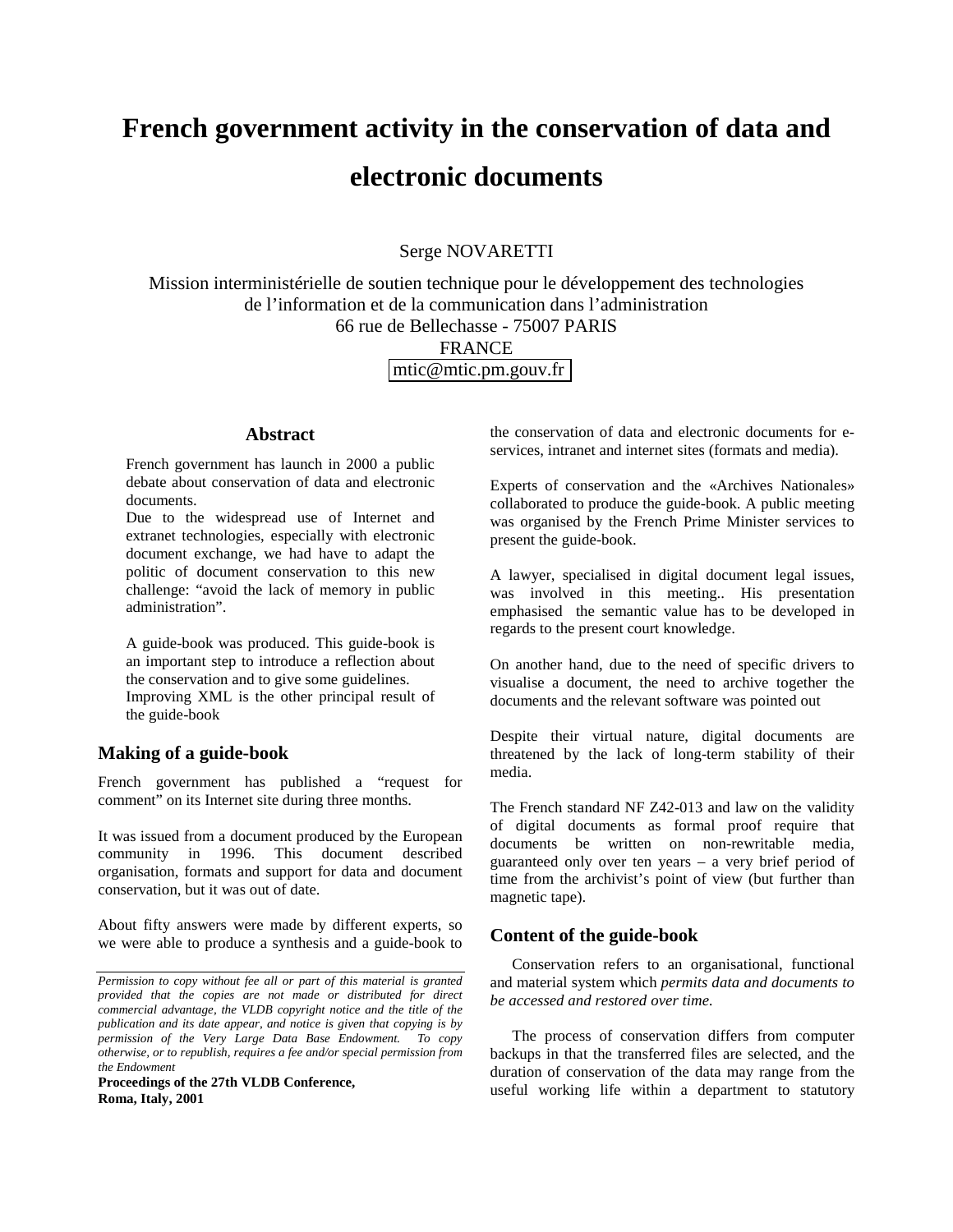duration such as 10 years for contractual documents, 30 or 40 years for credit dossiers, or unlimited duration for documents of historical value.

It will be noted that conservation can be handled either internally or externally, and may be contracted out.

Some documents to be conserved are probative in nature: they serve as evidence of a transaction. This quality demands the adoption of an appropriate system for guaranteeing data and documents vis-à-vis third parties.

The guide-book is intended chiefly for managers in charge of teleprocedures and Intranet and Internet sites. In the modern environment, these managers have to take account of the technical and organisational aspects of the conservation of data and digital documents.

The guide-book describes the formats, metadata, media and organisation to determine conditions for the conservation of digital documents produced and received, and proposes recommendations for the practical implementation of such conservation.

The expected results after implementing these measures are as follows:

- Permanent access to and use of the data contained in medium to long-term documents, independently of any technological changes (software, hardware, specifications and standards);
- Lower service operating costs due to a reduction in circulation, redundancy of copies and a reduction in the storage of documents on paper media;
- Where applicable, the ability to produce legal proof of a deed by means of a digital document which can be used within the scope of legal proceedings.

The guide-book offers the following elements:

- A model for the processing of digital documents to be conserved;
- The formats, metadata and types of media to use;
- Reference action plans capable of implementation;
- Recommendations for the tools to be applied;
- Orders of magnitude for budgets;

• A framework for the formulation of a set of technical conditions of tender.

Matters relating to the digitisation of paper documents or microfilms are not covered in this guide-book, since digitisation is carried out upstream of the conservation process.

In order to satisfy requirements for the conservation of data and digital documents, information systems must incorporate the following processes and elements

Data conservation comprises three distinct processes: the integration process, the perpetuation process and the access and communication process.

- *The integration process chiefly concerns identification of the digital documents to be conserved, the recommended formats and the metadata to be associated with the documents.*
- *The perpetuation process concerns storage and the recommended media.*
- *The access and communication process concerns the management of access rights.*

The identification and evaluation of documents to be conserved are two indispensable stages whose proper implementations undoubtedly has a significant influence on the success of the project in terms of the conservation component.

Certain formats are to be preferred according to the type of document.

A table in the guide-book gives a summary of the various formats and will help to make a choice on the basis of four criteria concerning the recommendability, durability, openness and frequency of use of a given format.

Depending on the extent of their use in the world at large, formats are classified as being either widely used or little used.

The transmission of documents to be conserved may be effected by means of e-services or office automation applications.

Such applications may allow users to verify the transmission (review and approval function). In any event, it is for the manager to make a choice regarding the incorporation of this function.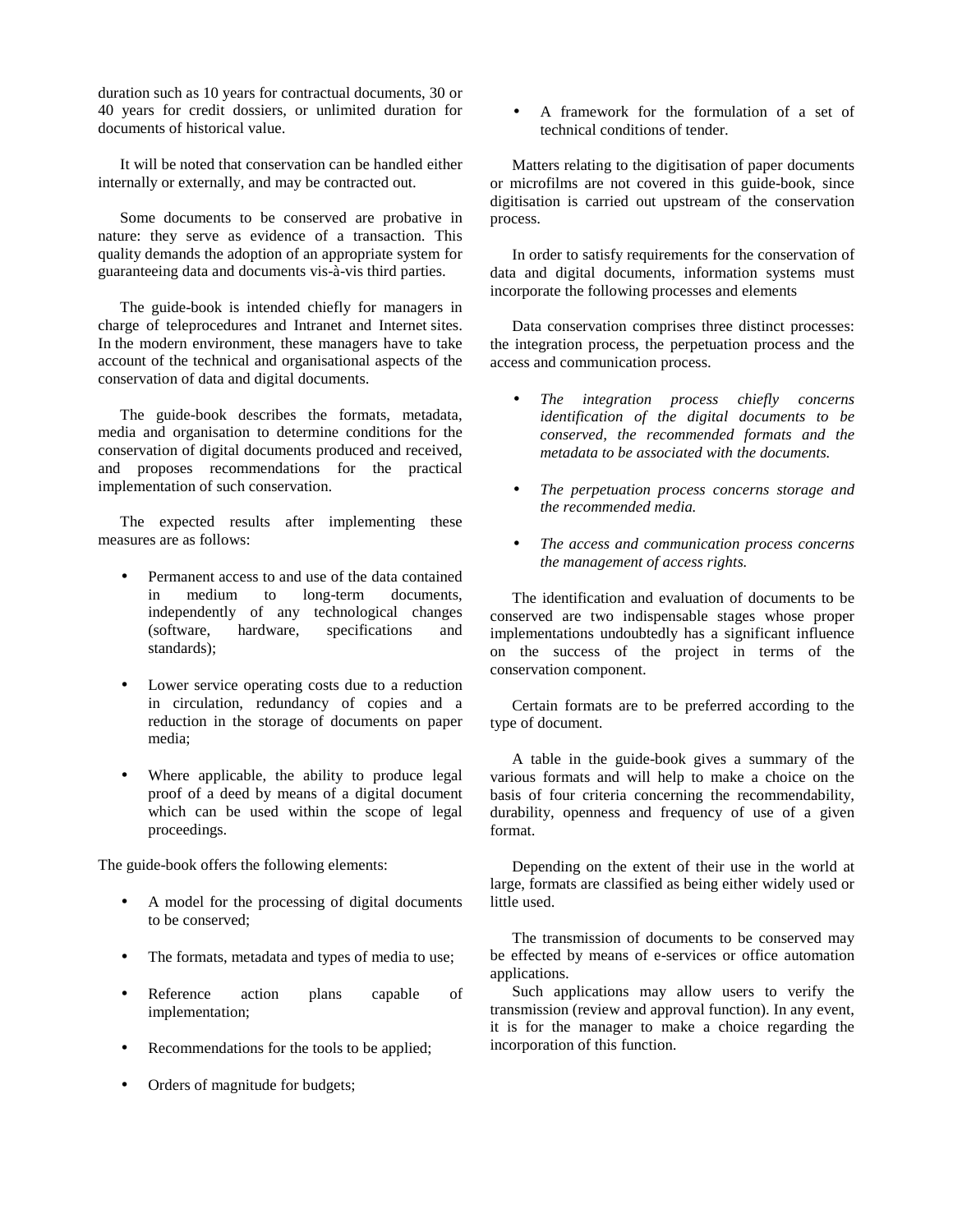In addition to gathering the documents to be transferred, there is also the task of compiling the associated metadata file in one of the formats recommended.

As mentioned in the electronic archiving standard NF Z 42-013, the storage medium must be an "optical medium in which the writing of the bits encoding the data is effected by irreversible transformation of one or more constituents of that medium".

It is obligatory for the medium to be of the optical type, i.e. it must use laser technology (not magnetic or magneto-optical) and must be non-rewritable (or of the WORM type - Write Once Read Many).

The deformation of the active surface of the medium must be definitive and irreversible.

The medium to use at present is the *Recordable Compact Disc or CD-R*, which offers different advantages: Compatibility of the medium with the vast majority of CD-ROM readers; Reliability of the medium (approximately ten);Low cost; Standardisation;

In the medium term, the recordable digital versatile disc or *DVD-R* will make it possible to achieve capacities of 5 - 20 GB. Indeed, it is possible to use this technology today if a sufficient budget is allowed.

Note that for the purpose of accessibility by internal users in their routine activities, document bases may be replicated on departmental machines.

Destruction procedures will need to be defined, but these will not be implemented in the short term. However, incomplete or defective media must be physically destroyed, taking account of the security level applicable to the content of the documents contained on the media (crushing of media).

The guide-book indicates storage costs (January 2001).

Two types of access must be provided for:

- Access to the digital document by the generating departments, which is effected in the form of a "replay".
- This access limit for government departments means that the documentary database must incorporate access rules. These rules must be adapted to any organisational changes.

• Access to the digital document by departments other than the generating department, and by users and researchers.

Documents deriving from (issued or received by) centralised or decentralised government departments constitute public archives and are covered by the provisions of Article 3 of the Law of 3 January 1979.

Consequently, the Direction des Archives de France has the authority to oversee application of the law, and in particular to authorise access to public documents by private individuals and researchers.

Such authorisation may be granted by means of derogation where the documents concerned are not immediately communicable.

Access to documents is becoming an increasingly sensitive issue as "search and display" operations become technically easier thanks to Internet standards.

As an example, data concerning the salaries or performance evaluations of personnel is naturally confidential, and access is restricted to authorised parties.

The responsible departments may intervene to authorise a user to access a document. At this stage, the authorisation will be received either bye e-mail or by fax. If directly concerned, he or she may receive a paper copy.

In order to satisfy document access needs, use may be made of the functions offered by an Electronic Document Management (EDM) application.

The management of conservation activities demands a high degree of technicality and a global approach on the part of the organisation concerned.

It must therefore be handled very rigorously and as an ongoing concern.

Conservation activities must be auditable and periodically audited so that, where applicable, it can be demonstrated to any requesting authority that documents are being conserved in conformity with the proper conditions.

In order to prove the reliability of operation of the conservation system, audit and self-audit measures must be applied regularly and systematically.

The project leader who will supervise the conduct of this activity is identified by the management, which commits itself to supporting his actions.

The guide-book gives a plan of a set of technical conditions of tender.